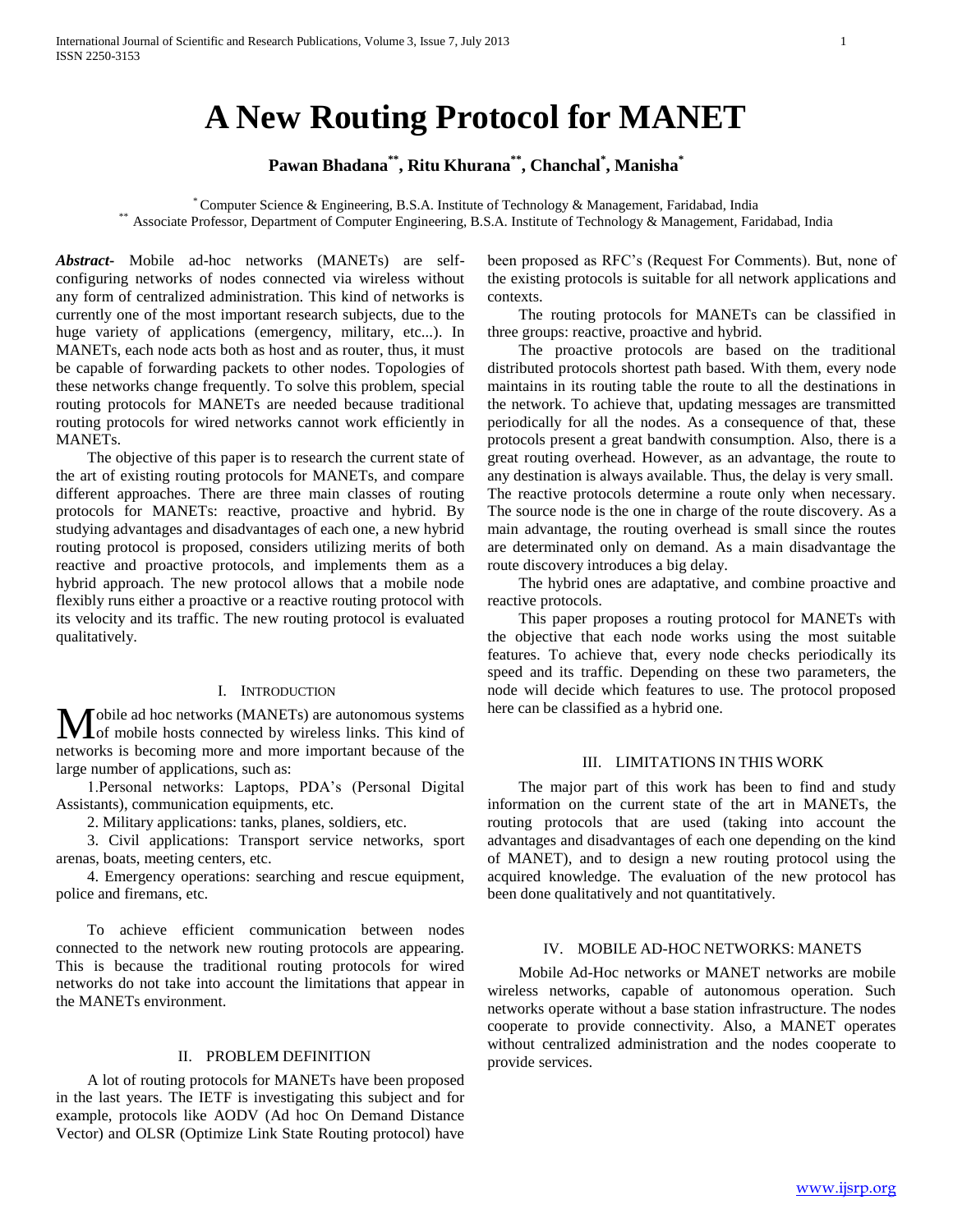## V. ROUTING PROTOCOLS FOR MOBILE AD-HOC **NETWORKS**

There are three types of routing protocols for MANETS:

 • *Table-driven (Proactive):* OLSR, TBRPF, DSDV (Dynamic Destination Sequenced Distance Vector), CGSR (Clusterhead Gateway Switch Routing protocol), WRP (Wireless Routing Protocol), OSPF (Open Shortest Path First ) MANET, etc.

 • *Demand-driven (Reactive):* AODV, DSR, TORA (Temporally Ordered Routing Algorithm), etc.

 • *Hybrids:* ZRP (Zone Routing Protocol), HSLS (Hazy Sighted Link State), etc.

 In the proactive protocols, each node has a routing table, updated periodically, even when the nodes don"t need to forward any message.

 In the reactive protocols, the routes are calculated only when required. When a source wants to send information to some destination, it calls on route discover mechanisms to find the best route to this destination.

 The hybrids protocols try to use a combination of both to improve them.

## VI. REACTIVE ROUTING PROTOCOLS

 These protocols find the route on demand by flooding the network with Route Request packets.

The main characteristics of these protocols are:

• Path-finding process only on demand.

• Information exchange only when required.

• For route establishment, the network is flooded with requests and replies.

 In this section the AODV protocol is studied as a representative example.

## THE AD-HOC ON DEMAND DISTANCE VECTOR (AODV)

The AODV protocol is a reactive routing protocol. It is a Single Scope protocol and it is based on DSDV. The improvement consists of minimizing the number of broadcasts required to create routes. Since it is an on demand routing protocol, the nodes who are not in the selected path need not maintain the route neither participate in the exchange of tables.

 When a node wants to transmit to a destination and it does not have the valid route, it must begin the Path Discovery process. Firstly, it sends a broadcast of the Route Request (RREQ) packet to its neighbours, and they relay the packet to their neighbours and so on until they reach the destination or any intermediate node which has a 'fresh' route to the destination.

 Each node maintains two counters: the sequence number of the node (to solve the loops) and the broadcast ID which is incremented when a broadcast is started in the node. To identify only one RREQ it is used the broadcast ID and the IP (Internet Protocol) address of the source node. The RREQ has the following fields:

 Source address, Source sequence number, Broadcast\_id, Destination address, Destination sequence number, and the number of hops to the destination.

 The intermediate nodes only answer to the RREQ if they have a path to the destination with a sequence number greater or equal to the sequence number of the RREQ. Hence, only if they have paths equal (in age) or more recent. While the RREQ is sent, the intermediate nodes increase the field "number of hops to the destination" and, also store in its routing table the address of the neighbour from whom they first received the message, in order to establish a "Reverse Path". The copies of the same RREQ received later which are coming from the other neighbours are deleted.

 When the "destination node/intermediate node with the fresh route' has been found, it answers with a Route Reply (RREP) to the neighbour from which it received the first RREQ. The RREP has the following fields: Source address, Destination address, Number of Hops to the destination, Sequence number of the destination, Expiration time for the Reverse Path. Then, the RREP uses the return path established to the source node. In its path, every node forwarding the RREP sets the reverse path as the freshest path to the destination node. Therefore, AODV can only use bidirectional links.

 If a source node moves, it is capable of restarting the discovery protocol to find a new path to the destination. If an intermediate node moves, its previous neighbour (in sourcedestination way) must forward a RREP not requested with a fresh sequence number (greater than the known sequence number) and with a number of hops to destination infinite to the source node. In this way, the source node restarts the path discovery process if it is still needed.

 Hello messages (periodic broadcasts) are used to inform mobile node about all the neighbourhood nodes. These are a special type of RREP not solicited, of which sequence number is equal to the sequence number of the last RREP sent and which has a TTL=1 (Time To Life) to not flood the network. They can be used to maintain the network connectivity, although other methods used more often exist for this function, like for example, to listen to the neighbour nodes transmissions.

#### **Advantages**

 • AODV has low control signalization because there are not periodic updates about the routing and the overload in terms of packets is small since it is a reactive protocol. Also, the processing signalization is low because the AODV messages are simple and require small calculus. Besides, the loops are solved.

 • AODV is a simple protocol that aims to resolve more recent and shorter paths. DSR, on the other hand, employs multiple optimizations, which in some cases result into worse performance e.g. invalid route pollution due to aggressive route learning and caching.

#### **Disadvantages**

• AODV works only with bidirectional links. Although AODV only manages the routes between nodes who want to communicate, it uses Hellos messages periodically. Thus, in comparison with DSR the overhead in terms of packets is higher.

- Inconsistent route may appear.
- Multiple RREP can lead to heavy control overhead.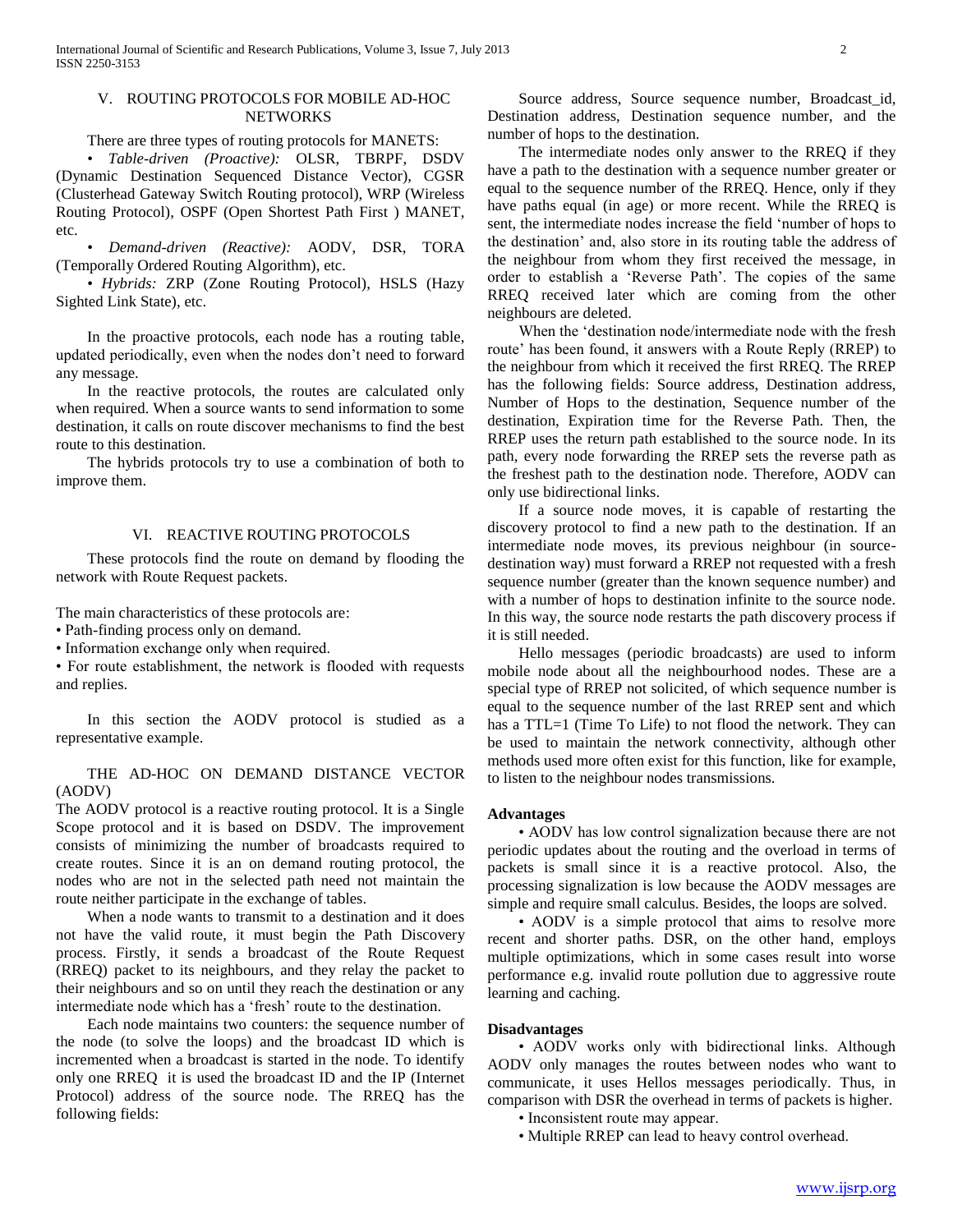• Periodic beaconing.

#### **Resilience**

 AODV has a high resilience to mobility and it is very good to be used in highly dynamic environments (over 20 m/s). In the study realized in at very high speeds, despite optimizations that address limitations of DSR"s aggressive route caching mechanism, DSR is found inferior to AODV. At these speeds AODV exhibits impressive resilience.

## VII. PROACTIVE ROUTING PROTOCOLS

 These algorithms maintain a fresh list of destinations and their routes by distributing routing tables in the network periodically. The main characteristics are:

 • These protocols are extensions of wired network routing protocols.

• Every node keeps one or more tables.

• Every node maintains the network topology information.

• Tables need to be updated frequently.

In this section the OLSR protocol as a representative example is studied.

## VIII. OPTIMIZED LINK STATE ROUTING (OLSR)

OLSR is a proactive link state routing protocol. It is a point to point routing protocol based in the link state algorithm.

Each node maintains a route to the rest of the nodes of the ad hoc network. The nodes of the ad hoc network periodically exchange messages about the link state, but it uses the "multipoint replaying" strategy to minimize the messages quantity and the number of nodes that send in broadcast mode the routing messages. The strategy MPR (Multipoint Relay) lies in that each node uses "Hello" messages to discover what nodes are in a one hop distance and makes a list. Each node selects a group of neighbours of that list that are able to reach all the nodes in a distance of two hops with regard to the node that is making the selection.

 These neighbours selected are the only nodes in charge to relay the routing packets and are called MPRs (Multipoint Relays). The rest of the neighbourhood process the routing packets that they receive, but they can not relay them. Each node decides an optimum path (in number of hops) to each destination using the stored information (in its topology routing table and in of their neighbours ones). Besides each node stores that information in a routing table for usage when a node wants to sent data. This protocol selects bidirectional links to send packets, and does not use unidirectional links.

 The OLSR protocol is more efficient in networks with high density and highly sporadic traffic. The quality metrics are easy to expand to the current protocol. OLSR requires that it continuously has some bandwidth in order to receive the topology updates messages.

#### **Advantages**

 • The proactive characteristic of the protocol provides that the protocol has all the routing information to all participating hosts in the network. OLSR protocol needs that each host

periodically sends the updated topology information throughout the entire network. This increases the protocol bandwidth usage. However, the use of MPRs minimises the flooding in comparison with other proactive routing protocols.

 • OLSR protocol is well suited for the application which does not allow the long delays in the transmission of the data packets. The best working environment for OLSR protocol is a dense network, where the majority of the communication is concentrated between a large number of nodes.

 • The reactiveness to the topological changes can be adjusted by changing the time interval for broadcasting the Hello messages. It increases the protocols suitability for ad hoc network with the rapid changes of the source and destinations pairs. Also the OLSR protocol does not require that the link is reliable for the control messages, since the messages are sent periodically and the delivery does not have to be sequential.

 • OLSR has also extensions to allow hosts to have multiple OLSR interface addresses and provide the external routing information giving the possibility for routing to the external addresses. Based on this information there is the possibility to have hosts in the ad hoc network which can act as gateways to another possible network.

## **Disadvantages**

 • As proactive routing protocol, a great number of periodical messages are sent. Besides the HELLO messages, there are Topology Control messages, forwarded around all the nodes in the network. The use of MPRs solves in part that problem, but the overhead in terms of packets is still high in comparison with the reactive routing protocols.

## IX. HYBRID ROUTING PROTOCOLS

 These protocols are a combination of reactive and proactive routing protocols, trying to solve the limitations of each one. Hybrid routing protocols have the potential to provide higher scalability than pure reactive or proactive protocols. This is because they attempt to minimise the number of rebroadcasting nodes by defining a structure (or some sort of a backbone), which allows the nodes to work together in order to organise how routing is to be performed. By working together the best or the most suitable nodes can be used to perform route discovery.

## X. REACTIVE VS PROACTIVE

 Proactive routing protocols loose more time updating their routing tables. Therefore when the topology changes frequently, most of the current routes in the tables can be wrong. Hence, these protocols are recommended for ad-hoc networks semi dynamics.

Reactive routing protocols have delay in route determination, because of the flooding mechanism. They are recommended for networks with nodes moving constantly.

## **Proactive protocol:**

Advantages

• A route can be selected immediately without delay.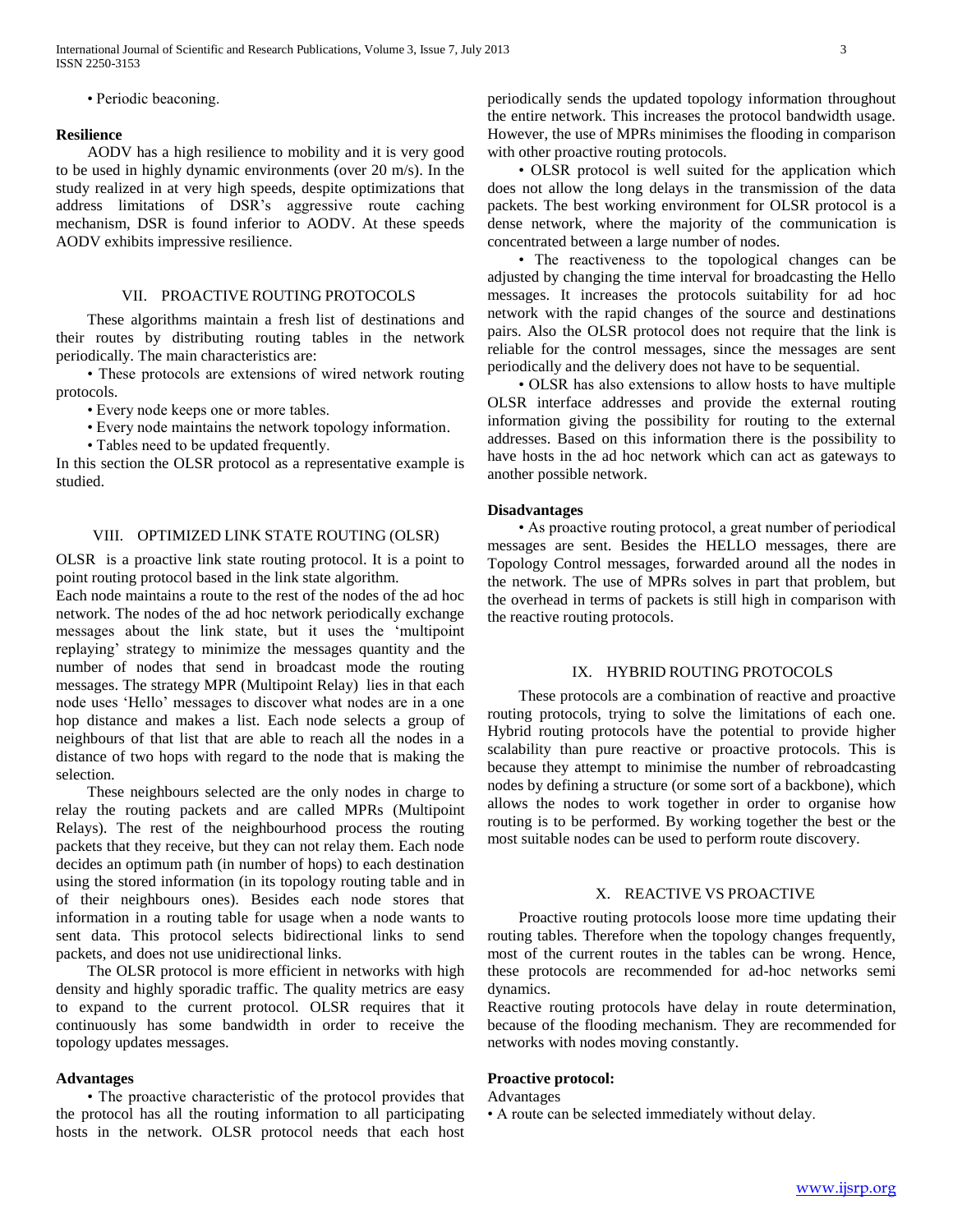Disadvantages

- Produce more control traffic.
- Takes a lot of bandwidth.

• Produce network congestion.

## **Reactive protocol:**

Advantages

- Lower bandwidth is used for maintaining routing tables.
- More energy-efficient.
- Effective route maintenance.

#### Disadvantages

• Have higher latencies when it comes to route discovery.

 Reactive protocols face scaling problems when the number of nodes is large and have many "active nodes". But how big this problem is it depends on which protocol is used and in which scenario it is working.

 In the Table-driven case, the problem is the time to update the routing tables. These protocols require nodes to exchange their routing tables periodically (or if changes in the topology happen each ). Thus, each node has its routing table updated. However, this information exchange can cause message broadcast storm when the mobility is high.

## XI. FLAT VS. HIERARCHICAL

 Both architectures have strengths and weaknesses. The flat architecture has the following advantages over the hierarchical: • More reliability and survivability.

- No single point of failure.
- Alternative routes in the network.
- More "optimal routing".
- Better coverage, i.e. reduced use of the wireless resources.
- Route diversity, i.e. better load balancing property.
- All nodes have one type of equipment.

 The *no single point of failure* means that if one node goes down, the rest of the network will still function. In the hierarchical if one of the cluster heads goes down, that section of the network won"t be able to send or receive messages to other sections for the duration of the downtime of the cluster head.

The flat routing algorithm doesn't have a good scalability. When the network becomes larger the routing overhead will increase rapidly.

 The hierarchical architecture has the following advantages over the flat:

 • Easier mobility management procedures (just ask the cluster head).

• Better manageability.

## *XII.* UNICAST VS. MULTICAST

 In multicast routing a single packet is sent simultaneously to multiple receivers. In unicast routing a single packet is only sent to one recipient every transmission. Thus the multicast method is very efficient and a useful way to support group communication when bandwidth is limited and energy is constrained.

 Due to the broadcast characteristics of the multicast protocol it is better suited for MANET then the unicast protocol.

## XIII. UNIPATH VS. MULTIPATH

 In a multipath routing protocol the packets can be sent via multiple paths between the source and destination. This increases the packet delivery ratio with regard to unipath. This also means that there is no necessity of finding new routes, decreasing the route discovery traffic.

### XIV. QUALITY OF SERVICE (QOS)

 Quality of service can be used as a measurement of how good the routes in the network are. The routes should guarantee a set of pre specified service attributes, such as delivery, bandwidth and delay variance (jitter). It also involves the specification of latency, loss, availability etc... For a protocol to provide good QoS it must determine new routes rapidly and with minimal bandwidth consumption. There are several metrics that directly affect the QoS of every protocol, for example: Packet delivery ratio, control packet overhead (packets and total bytes), average hop count, end-to-end latency and power consumption to mention a few. Using a protocol that provides good quality of service will greatly affect the MANETs performance.

## XV. A NEW ROUTING PROTOCOL FOR MANET INTRODUCTION

 The routing protocol for MANETs described is a hybrid and a hierarchical routing protocol. The nodes which move slowly or have high traffic will work (or will try to work) in proactive mode, joining a proactive area. The others will work in reactive mode. Since there are many typical routing protocols proposed, this protocol uses two existing protocols directly. For proactive areas, OLSR is utilized because it is very popular and performs well compared with other proactive routing protocols. Reactive nodes run AODV for no additional overhead introduced with the network growing. Besides, when the mobility is very high, AODV has impresive resilience.

## XVI. PROTOCOL DESCRIPTION

 The description of the routing protocol is quite easy. Each node checks its velocity and its traffic periodically. If the velocity is smaller than a threshold X, or the traffic is higher than a threshold Z, then the node will try to join or to create a proactive area. Within this area, the features to use are the same that in the OLSR. If not, the node will work in reactive mode, using the same features that AODV. The proactive areas have a limited size in number of nodes. The number of nodes within an area can not be greater than a threshold Y. If a node that wants to join an area does not find an area with less than Y nodes, it has to create a new area or it can not work in proactive mode.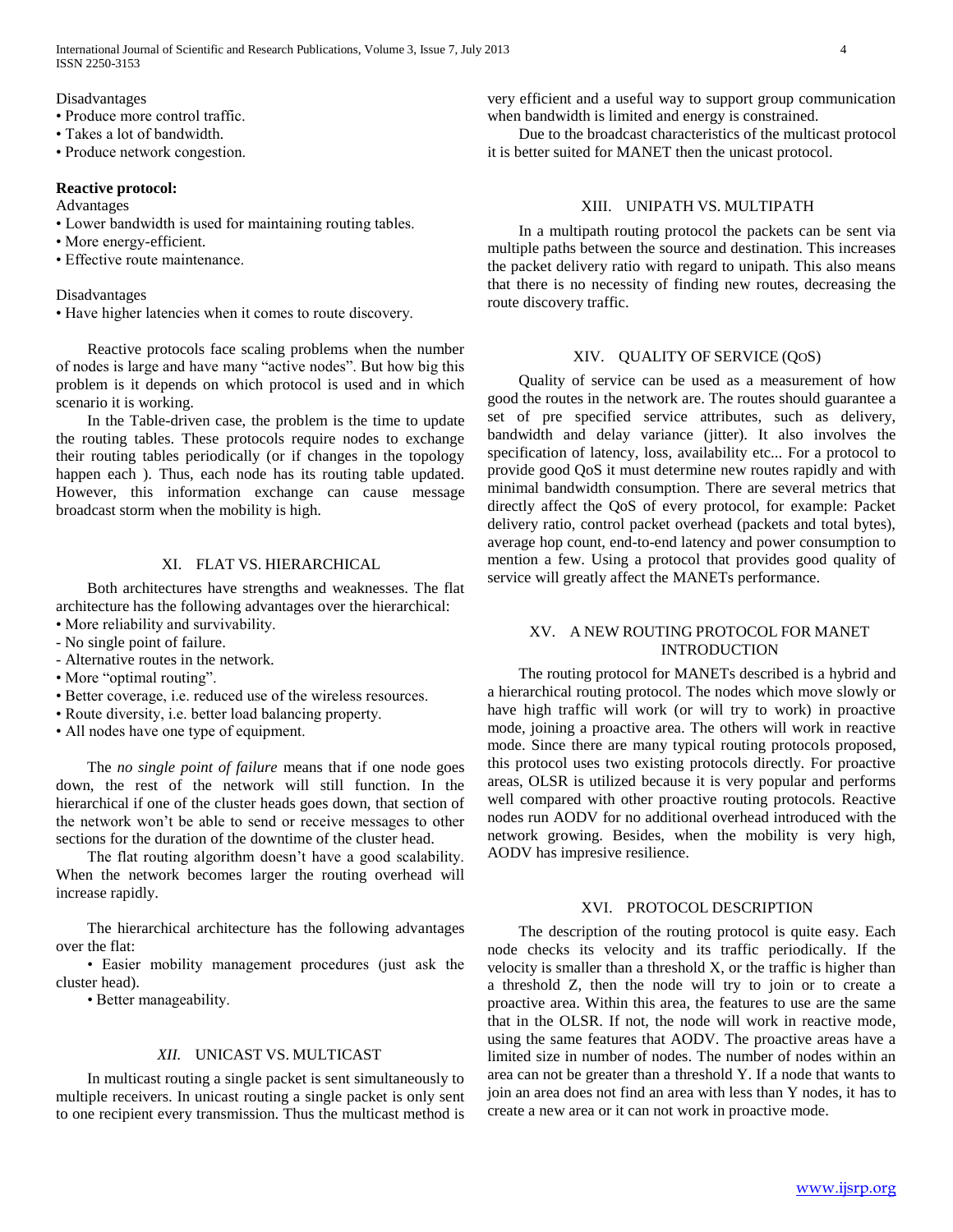But not all the nodes inside the area work like pure OLSR. There are some nodes that have to work as gateways to communicate the area with the outside. Similarly, not all the nodes outside the area work in the same way that AODV. Some of them have special features to allow the communication between reactive and proactive nodes.

### XVII. HOW A NODE DECIDES ITS FEATURES

#### PROTOCOL PARAMETERS

 First of all, there are some parameters that have to be described to understand the operation of the protocol.

#### **V=velocity**

 Periodically, the node checks its velocity to know if topology changes can happen. The velocity to have into account to switch from an operation mode to another is the average velocity. That is, the node checks with GPS (Global Positioning System) its position periodically. The average velocity necessary to change from the last position to the current position is the V.

#### **X= threshold velocity=3.5 m/s**

 If we review different performance studies as, we can see that AODV is better than OLSR in all the range of mobility since the point of view of the throughput, the total amount of generated network traffic, and the resilience. However, when the nodes are semi-static (at very low velocities) the OLSR can perform better in terms of delay end-to-end. This is because in a network with not many topology changes OLSR can almost always give the shortest path available. As mentioned, AODV usually performs better than OLSR in every mobility environment, but at less than 3.5 m/s it can be interesting to use OLSR since the network is more similar to a static network than to a Mobile Ad-hoc network. When the network has no topology changes, the throughput and the resilience to topology changes are similar (there are not topology changes). Therefore, we can compromise the control traffic load to achieve a better delay end-to-end using the proactive routing protocol.

#### **N=number of nodes in the area**

 N is the number of nodes working in the same area using the proactive features.

#### **Y= threshold number of nodes in an area = 90**

 The proactive area works in the same way that OLSR. OLSR reduces the number of "superfluous" forwarding, reduces the size of LS updates, and reduces the table size. However, while the number of nodes into an OLSR area increases, the number of control packets increase.

 A good threshold to the number of nodes in an OLSR network could be 90. OLSR allows choosing a big value for the number of nodes in a network, but when this value exceeds 100 the performance of the protocol may decrease. With the number of 90, there is a margin of 10 nodes to reach this critical point.

## **T= Traffic**

 T is the traffic that a node manages. This traffic is just data traffic (with no control traffic), and can be both the traffic generated by the node and the traffic routed by the node and generated in others nodes.

#### **Z= threshold value of traffic= 300 kbps**

 As explained before, when the traffic in the network is high, the nodes need to know the route to the destination as fast as possible. In this case a proactive routing protocol outperforms the reactive one because it already has the route when necessary. However, it is quite difficult to define a threshold value for the traffic of a fixed node.

#### A SINGLE NODE

 If we have a node implementing the routing protocol, this one must know its velocity (for example, using GPS) and its traffic. If the velocity V, is  $\leq$  than a threshold velocity X or the traffic  $T$  is  $>$  than a threshold  $Z$ , then the node knows that it is better to use the proactive features since the nodes with low mobility and high traffic always perform better with a proactive protocol than with a reactive one. Hence, the node will try to join an area with other nodes in the same situation.

 If none of both conditions mentioned before happens, then the node knows that it is better to use the reactive features. If the V is not very small, the topology is changing fast and is not efficient to change the routing information periodically all the time (even when these routes are not being used). Also, if the T is not very high it is not efficient to maintain routes constantly because these are not being used very often.

### A NODE OPERATION

 A node working with the protocol will work using different features depending on its velocity, traffic and environment. It defines 6 different states for a node: Initial, R1 (Reactive 1), R2 (Reactive 2), R3 (Reactive 3), P1 (Proactive 1), P2 (Proactive 2) and P3 (Proactive 3) states. Figure illustrates a diagram state describing the behaviour of a node. Hereafter, each state is described:

 • Initial state: When a node is reset it begins in an initial state. In this state the node must check its velocity and its traffic to decide in which mode it has to work. We define "condition 1" as: " $(V \le X)$  OR  $(T \ge Z)$ ". If condition 1 doesn't happen then it will work in the reactive mode (Reactive 1), but if condition 1 happens, then it will try to work in the proactive mode. Hence, the node will pass to the Reactive 3 state.

 • Reactive 1: In this state, the node works using the AODV features. While condition 1 is not fulfilled and the node does not have connectivity with an area it will remain in the same mode of operation. In the case that the node discovers a node or more working in the Proactive 1 or Proactive 2 modes then it will work in the Reactive 2 mode. If condition 1 is fulfilled, then it will try to work in proactive mode (Reactive 3).

 • Reactive 2: In this state, the node works using the AODV features, but also must process the control messages coming from the proactive zone. This is because it needs these messages to have, in its routing table, the proactive destinations. While there is no condition 1 and while the connectivity with any node working in the Proactive 1 or Proactive 2 modes continues the node will remain in the same state. If condition 1 is not fulfilled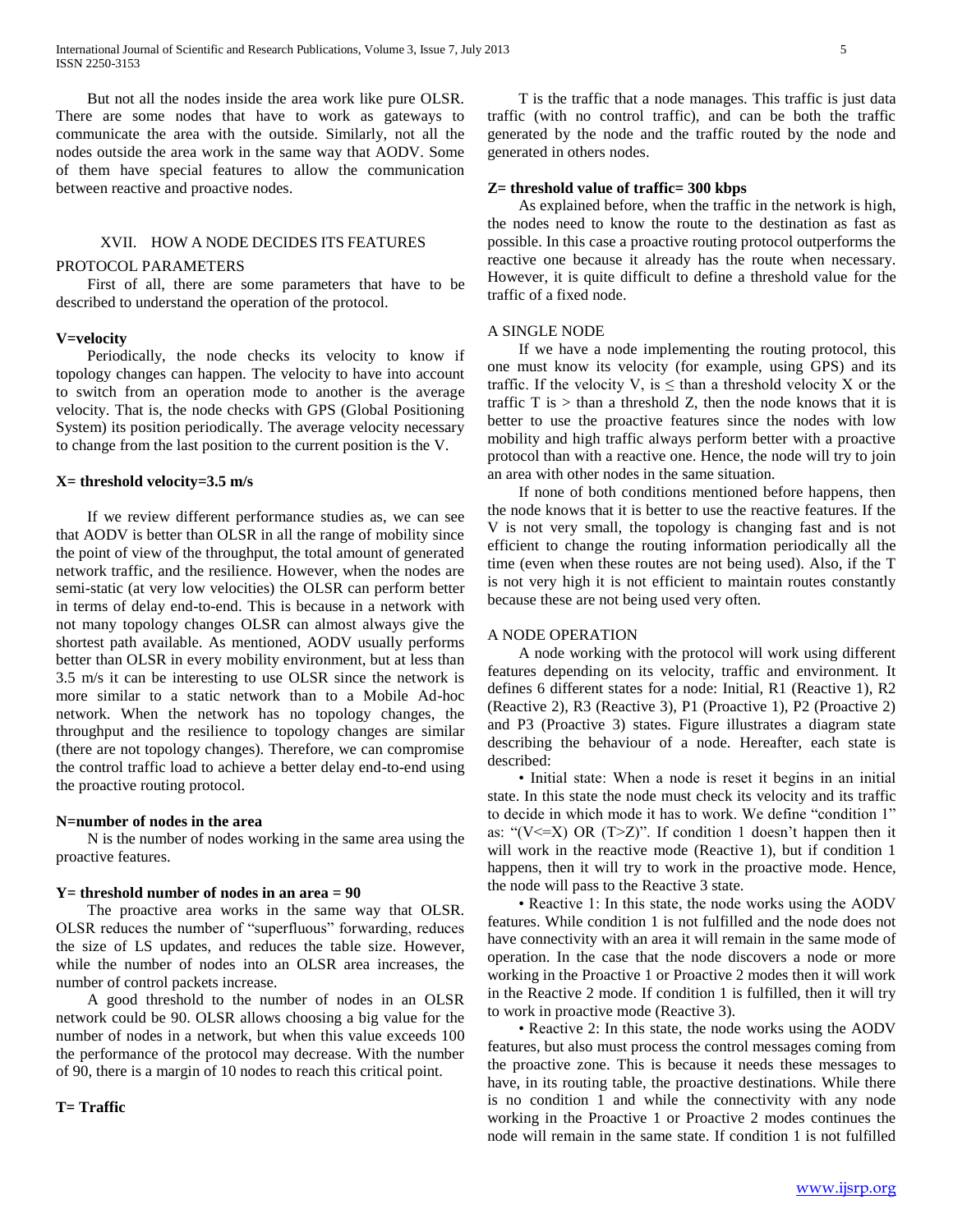but the router looses the connectivity with the mentioned routers, then it will come back to the Reactive 1 state. If condition 1 occurs then it will try to work in proactive mode (Reactive 3 state).

 • Reactive 3: This state exists for the reason that when a node decides that to work in proactive mode is better, firstly it must join or create an area. In this state the node still works using the AODV features, but also has to generate and to process the proactive control messages. If there is no condition 1 happening the node will come back to the Reactive 1 state. But while condition 1 happens, the node will try to join or to create an area. If it listens another node working in Reactive 3, Proactive 1 or Proactive 2 modes, then it will join the area unless in the area the number of nodes  $N$  is  $> Y$ . If  $N > Y$  the node remains in the same state waiting to listen to other area with less number of nodes.

 • Proactive 1: In this state the router works using the OLSR features. If condition 1 is not fulfilled, the node will go to the Reactive 1 state. But when condition 1 is fulfilled, the node will continue working in this state unless it discovers a node working in the Reactive 1 or Reactive 2 states. Then it will go to the Proactive 2 state.

 • Proactive 2 (Area Border Router): In this state the node works using the OLSR features but it has to understand the reactive routing messages (RREQ, RREP and RERR) because it needs to have in its routing table all the reactive 2 nodes connected with it. When an ABR (Area Border Router) receives a reactive routing message (RREQ, RREP or RERR) it must look for the destination. If the destination is inside its own area, then it answers to that message reactively. If not, it forwards them to all the others ABRs of its area. The intermediate nodes are purely reactive, but they know what they have to do with those packets looking at the two flags attached in all the packet. These exit ABRs will change the flags again.

 If condition 1 is not fulfilled the node will go to the Reactive 1 state. But while condition 1 occurs the node will continue working in this state unless it lost all the connectivity with the nodes working in the Reactive 1 or Reactive 2 states. In this case it will go to Proactive 1 mode.

A node goes to Initial State from every state when it is reset.

## XVIII. PROACTIVE 1 STATE: SAME WORKING AS OLSR INTRODUCTION

 OLSR is an improvement of the pure link state protocol. Since it is a proactive routing protocol, the routes are always available. The route discovery process is based in the broadcast of the HELLO and TC (Topology Control) messages. Besides, the OLSR is based in the MPR (Multipoint Relay) concept.

 OLSR is considered as a good protocol for dense and big mobile networks, thanks to the optimization of the MPR nodes. It is also a hop to hop routing protocol. Thus, each node uses its local information to forward the packets to the destination.

## XIX. REACTIVE 1 STATE: SAME WORKING AS AODV INTRODUCTION

AODV presents the following characteristics:

- *Low control signalization:* There are no periodic updates with information about the routing, since it is reactive.
	- *Loop prevention:* There is a mechanism to solve the loops.
	- *Only works with bidirectional links.*

## *REACTIVE 2 STATE*

 All the nodes within an area must work in proactive mode, understanding the control messages necessary to get the routing tables (as TC and Hello messages). But also the nodes outside the area with connectivity with an area border router (that have connectivity with an area) need to understand these messages. These nodes are working in the Reactive 2 mode.

#### *REACTIVE 3 STATE*

 In this state the node has decided to work in proactive mode, but it knows no areas yet. It makes no sense to have an area with just one node. Due to this, this node continues working using the AODV features while it is sending the OLSR control messages searching for another router in the same situation, or an area to join. When the node working in the Reactive 3 state listens to the proactive control messages it will work in the Proactive 1 state, becoming part of the area (if  $N < Y$ ). As we can see, the minimum number of nodes in an area is two.

 If the node working in reactive 3 state listens to the proactive control messages of an area, it must check how many nodes there are in that area. If  $N < Y$ , then our node will join the area and will work in the Proactive 1 state. But if  $N \geq Y$ , then the node must continue to search another area that it can join.

#### XX. PROACTIVE 2 STATE

 The nodes working in this mode are the area border routers (ABRs), that is, the nodes that have connectivity with any router outside the area. All the nodes outside the area must understand the reactive routing protocol messages (RREQ and RREP), but also the area border routers must do so.

 When an ABR receives a RREQ, it first determines whether it has a path to the requested node (can be a known AODV node, or an OLSR node that is in its routing table because it is in the same proactive area) or whether it has to forward the RREQ to other AODV nodes crossing the area. If it has a path to the destination node, it will send a RREP to the sender. If the destination in the RREQ is a pure OLSR node, the ABR will have to keep track of the destination sequence number on behalf of the OLSR node, to ensure correct operation of the AODV protocol. If the ABR does not have a path to the destination, it will have to rebroadcast the RREQ to other AODV nodes and unicast the RREQ to other ABRs, enabling it to traverse OLSR networks. When an ABR receives a RREP, it will create a forward route to the source of the RREP, and forward the RREP to the next hop of the reverse route. Similarly, the broadcasting of RERR messages will have to be modified. In AODV networks, RERR messages are unicast if there is only one predecessor or broadcast if there is more than one. However, if the node is an ABR, RERR messages will be unicast to every predecessor node that is an ABR.

 An ABR receiving an AODV routing message (RREQ, RREP or RERR) that has to pass through the proactive area sets the flags to the correspondent value. The exit ABRs will change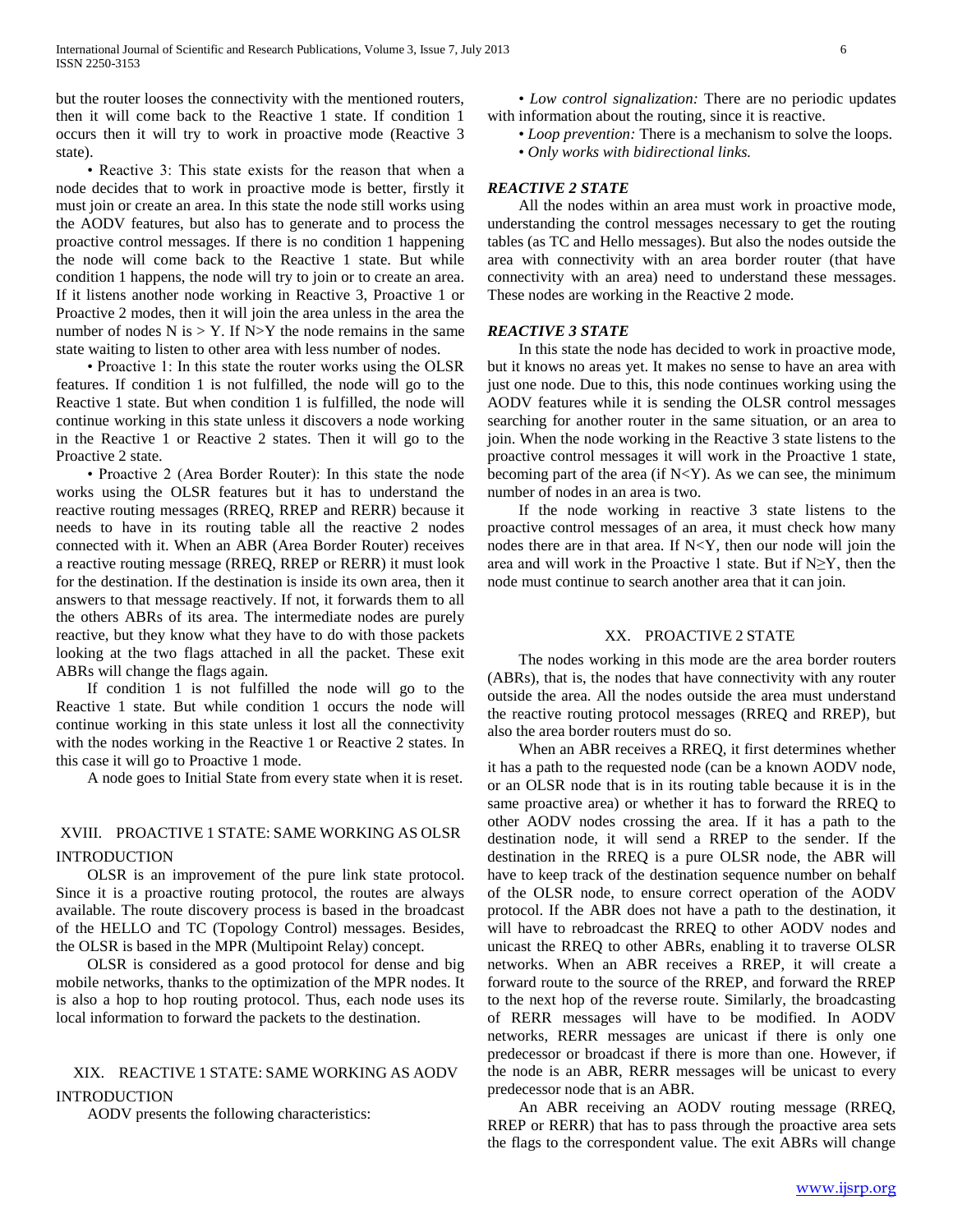the flags"s value again. Then, these ABRs must broadcast the routing messages to all the routers with connectivity to them.

## *PROCESSING OF DATA PACKETS*

 For a data packet received for a Proactive 2 node via its Reactive 2 node which is connected to from a Reactive 1, Reactive 2 or Reactive 3 node, and the destination is not found, a RERR will be sent back to the sender. For a data packet received by a Reactive 2 node via its Proactive 2 node which is connected to an OLSR node, and the destination is not found, it will buffer the data packets and send a RREQ to initiate a route discovery process on behalf of the OLSR node. If no RREP is received after RREQ\_RETRIES, then it will send an ICMP (Internet Control Message Protocol) Destination Unreachable message back to the OLSR node.

#### XXI. CONCLUSION

 In this, a qualitative analysis has been provided for AODV, OLSR and New Protocol. The quantative analysis was not possible to be done for the new protocol, but it was necessary at least to show one for the rest of protocols. In this section, the conclusions of the study realized are explained.

 The AODV will perform better in the networks with static traffic and with a number of source and destination pairs relatively small for each host. In this case, AODV use fewer resources than OLSR, because the control overhead is small. Also, they require less bandwidth to maintain the routes. Besides, the routing table is kept small reducing the computational complexity. The reactive protocol can be used in resource critical environments.

 The OLSR protocol is more efficient in networks with high density and highly sporadic traffic. The quality metrics are easy to expand to the current protocol. Hence, it is possible for OLSR to offer QoS. However, OLSR requires that it continuously have some bandwidth in order to receive the topology updates messages.

 The scalability of both classes of protocols is restricted due to their proactive or reactive characteristics. For reactive protocols, it is the flooding overhead in the high mobility and large networks. For OLSR protocol, it is the size of the routing table and topological updates messages.

#### XXII. SUMMARY

 In this, there has been a description of what MANETs are and why they are so interesting. Because of its characteristics, the tradicional routing protocols for wired networks are not advisable for them. A specific routing protocol for MANETs is necessary. In this thesis the main groups of these protocols have been explained and some of the most commonly used of them were studied. We saw that each protocol is better in a specific environment. None of them are perfect for all the ranges of nodes mobility, traffic, number of nodes, etc.

 The two main groups of protocols studied are the proactive and the reactive ones. The main characteristic of the proactive is that each node maintains a route to every node in the network. Besides, it periodically updates this information. No matter if there is communication between the nodes or not. As representative examples of proactive protocols, OLSR is described here. On the other hand, in the reactive ones the nodes only calculate the routes between those nodes that want to communicate. This kind of protocols perform in a more efficient usage of the bandwith (which is very limited in the MANETs medium) and the resources of the nodes. However, as a drawback, when the route is not available yet, the delay to achieve it can be great. The reactive protocols choosen here to be studied is AODV.

#### XXIII. FUTURE WORK

 This report has proposed a routing protocol for MANETs. The greatest part of the work during the four months of duration of the master thesis was to read papers and RFCs to understand what MANETs are, why they are so important, and which kind of routing protocols they use. Once the different existing routing protocols as well as their advantages and disadvantages were understood, the objective was to design a new protocol more suitable for networks with nodes moving freely. These networks should be able to be both large and small. Also the traffic pattern was taken into acount to decide the features of each node. Since there was no time to make a quantitative study by means of simulation, only a qualitative analysis was done. Therefore, as future work, should be programed for example in NS-2 to carry out a performance study in comparison with the other protocols already implemented.

#### **REFERENCES**

- [1] M. Abolhasan, T. A. Wysocki, and E. Dutkiewicz, "A Review of Routing Protocols for Mobile Ad hoc Networks", In Elsevier Journal of Ad hoc Networks, 2, 1-22.
- [2] C. E. Perkins, "Ad Hoc Networking", Addison-Wesley, Boston.
- [3] C. Perkins, E.Belding-Royer, S. Das, "Ad hoc On-Demand Distance Vector (AODV) Routing", IETF RFC 3561.
- [4] "Ad hoc On-Demand Distance Vector (AODV) Routing". November 2002 <draft-ietf-manet-aodv-12.txt>
- [5] Benzaid M., Minet P., Al A. K. "Analysis and simulation offast-OLSR". The 57th IEEE Semiannual Vehicular Technology Conference. 3. 1788 – 1792 pp
- [6] Benzaid M., Minet P., Al A. K. "Integrating fast Mobility in the OLSR routing protocol". Proceedings of the 4th IEEE Conference on Mobile and Wireless Communications Networks, Stockholm, Sweden.
- [7] "Comparative Study of Routing Protocols for Mobile Ad-hoc NETworks". Thomas Heide Clausen, Philippe Jacquet and Laurent Viennot.
- [8] C-k Toh, "Ad Hoc Mobile Wireless Networks", Prentice Hall.
- [9] I. Chalamtac, M. Conti and J. Liu, "Mobile Ad hoc Networking. Imperatives and Challenges", Ad Hoc Network Journal, Vol. 1 N. 1, January-Feburary- March.
- [10] S. Basagni, M. Conti, S. Giordando, and I. Stojmenovic, "Mobile Ad Hoc Networking", IEEE Press & Wiley Inter-Science.
- [11] S. Corson, J. Macker, "Mobile Ad hoc Networking (MANET): Routing Protocol Performance Issues and Evaluation Considerations", IETF RFC 2501, January.
- [12] "Scenario-oriented *ad* hoc networks simulation with mobility models" Kevin M. McNeill, Yun Zhao, Natalia Gaviria Ralph Martinez & John Deal. MlLCOM IEEE Military Communications Conference
- [13] hilippe Jacquet et altres. Multicast Optimized Link State Routing. draftietfmanet-olsr-molsr-01.txt, april.